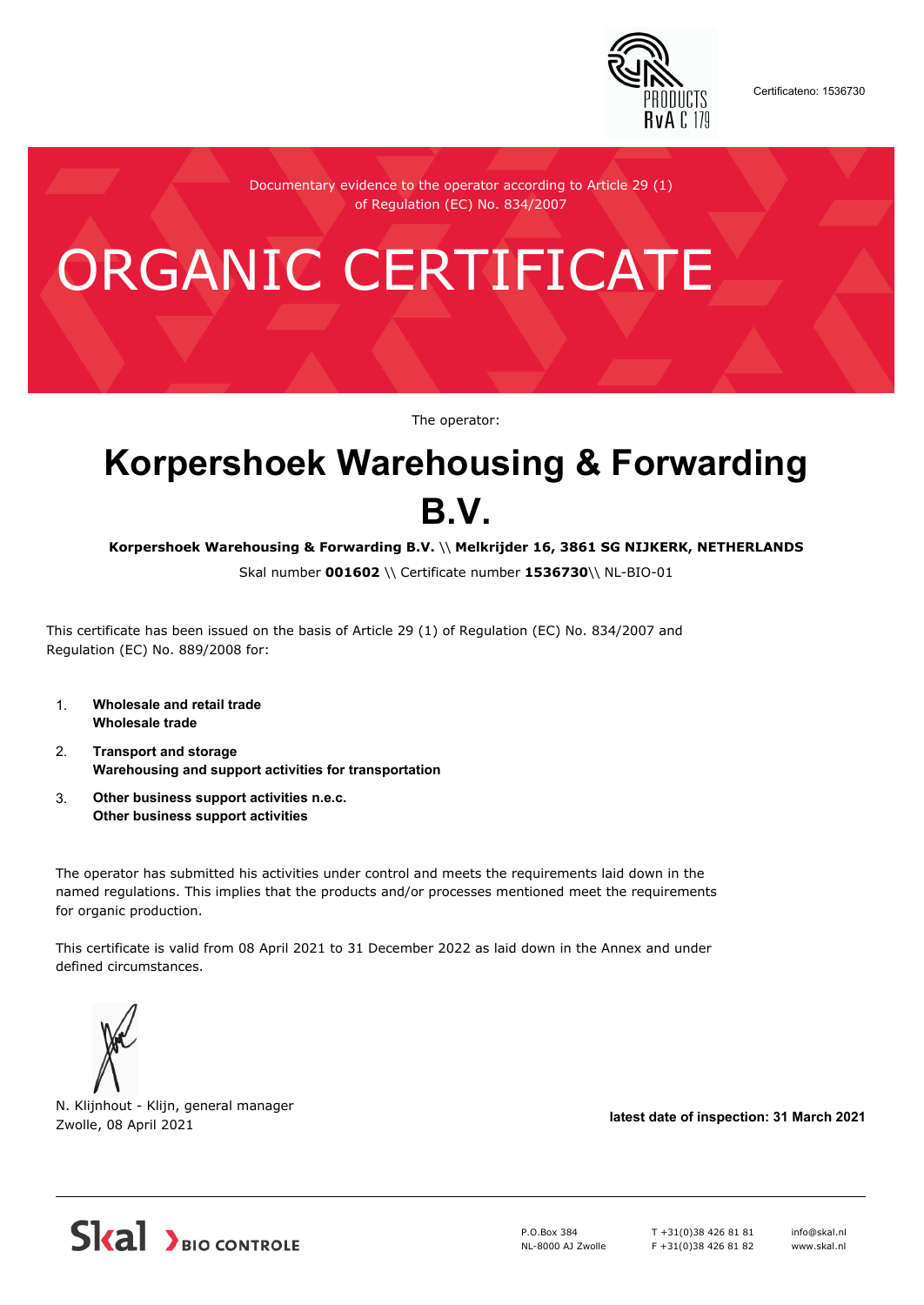## **Annex**

**Korpershoek Warehousing & Forwarding B.V.** \\ **Melkrijder 16, 3861 SG NIJKERK, NETHERLANDS** Skal number **001602** \\ Certificate number **1536730** \\ NL-BIO-01

This operator has been certified for the following products or processes under

## **certificate number 1536730**

**Other business support activities**

|                                                              | number | definition                     | category | size |  |  |
|--------------------------------------------------------------|--------|--------------------------------|----------|------|--|--|
|                                                              | 82.92  | Pack, packing, sorting         | Organic  |      |  |  |
|                                                              |        |                                |          |      |  |  |
| <b>Warehousing and support activities for transportation</b> |        |                                |          |      |  |  |
|                                                              | number | definition                     | category | size |  |  |
|                                                              | 52.10  | <b>Warehousing and storage</b> | Organic  |      |  |  |
|                                                              |        |                                |          |      |  |  |
| Wholesale trade                                              |        |                                |          |      |  |  |
|                                                              | number | definition                     | category | size |  |  |
|                                                              |        | 46.20.2 First consignee        | Organic  |      |  |  |